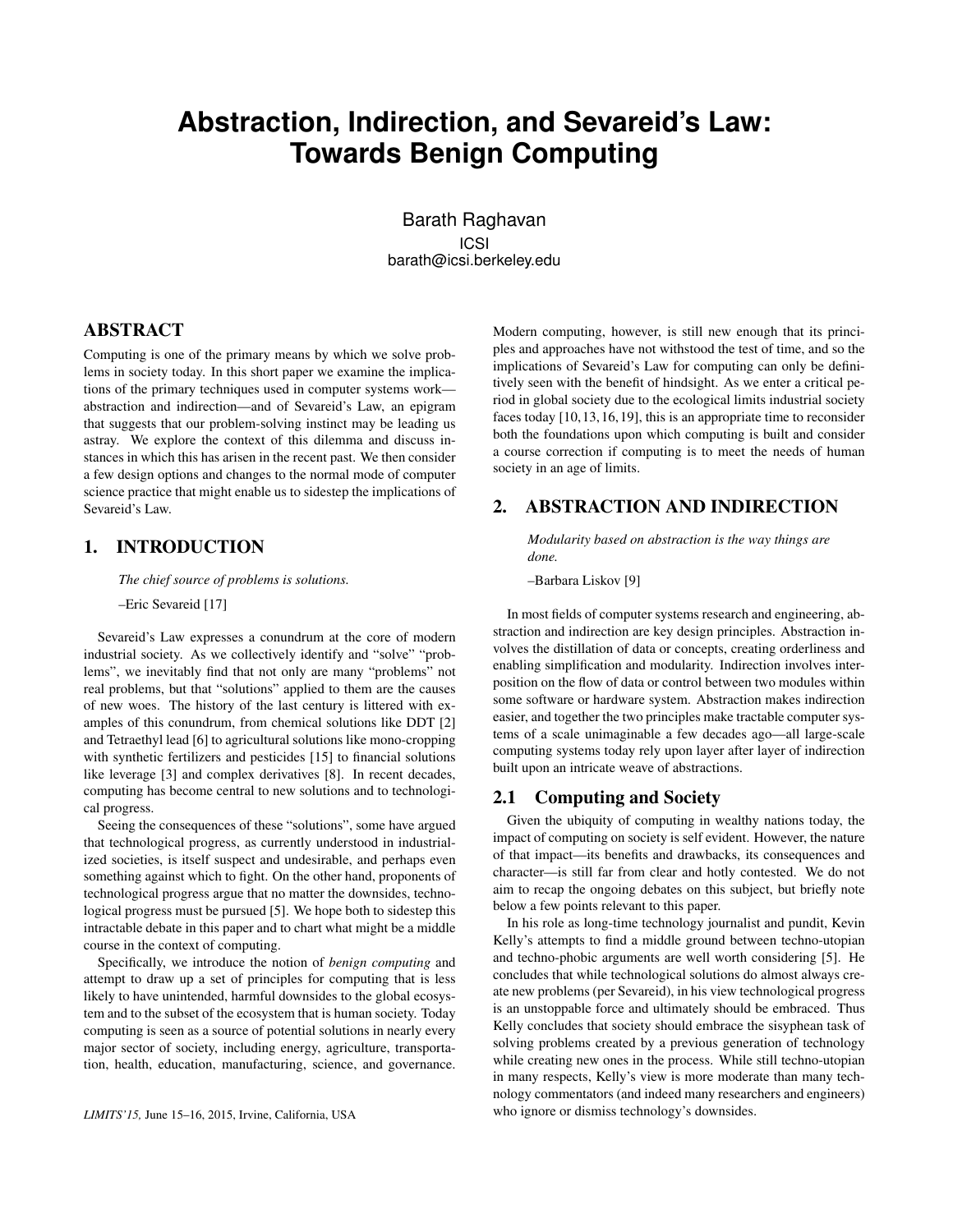Hidden in Kelly's discussion are three issues that critics have seized upon. First, technology often solves problems temporarily, if at all, when evaluated holistically. Second, technology often doesn't even solve problems on its own terms—that is, even by the metrics used by a technology's proponents, it often fails. Third, some technological solutions aim to address problems that are in a fundamental sense unsolvable. $<sup>1</sup>$  Examples in each of these three</sup> categories are numerous, and are staples of the work of polemicists such as Morozov [11, 12]. Many of these hidden issues are due to abstraction and indirection—consider the ways in which, for example, friendships are cheapened by the abstraction and indirection introduced by social networking, or self-employed freelance entrepreneurs are reduced to replaceable cogs in a task-based economy intermediated by various web services.

#### 2.2 Benefits and Drawbacks

While we are concerned primarily with computing technology here, the tangle of these three issues and of abstraction and indirection are common in other disciplines as well. For example, the woes of industrial agriculture could be seen as a consequence of the abstraction of plants as machines that take water, N-P-K, and sunlight and turn it into food; the abstraction of home mortgages and bundling into complex financial instruments through many layers of indirection was key to the financial crisis of 2008. It would be worthwhile to examine whether abstraction and indirection are central to solutions and their subsequent problems in many fields; indeed, given the complexity of today's computing systems and their importance to today's society, understanding the benefits and drawbacks of these principles when applied elsewhere is crucial.

By and large, abstraction and indirection have shown clear benefits in solving problems in the design and implementation of computing systems, so much so that they are sometimes jokingly viewed as the only two ideas in systems research. When applied within a system for its own purposes, it is relatively easy to identify whether the indirection introduced yields a benefit or adds unnecessary complexity. Indeed, unnecessary complexity is one of the key ways that indirection can go awry and cause drawbacks in excess of benefits; this is true along the entire scale of systems of all types, from a small piece of software to a civilization itself [18].

As Toyama notes, however, technology is only an amplifier of human intent, and thus it is important in many of these instances both those examples hailed by Kelly and scorned by Morozov—to note the benefits that a technology's purveyors receive [20] (and in many instances the drawbacks that they ignore). Even when benefits and drawbacks are heeded, a technology's amplification can quickly get out of control if its power and subtle implications are not understood in advance.

## 3. BENIGN COMPUTING

*Many small things breed a kind of stability; a few big things endanger it—better the Fortune 500,000 than the Fortune 500 (unless you want to be an eight-figure CEO).*

–Bill McKibben [10]

There are many possible responses to the above issues, and in this section we propose one possibility: *benign computing*, a general design framework for building computing systems that are less likely to produce harmful impacts to the ecosystem (and thus to human society) and are less likely to become trapped by Sevareid's Law. Here we only offer a vision of what benign computing might become, in the form of design principles.

A key aspect of benign computing is a rejection of the utopian notion of creating new technology that is strictly "beneficial" or that advances "development". Such efforts suffer from a number of problems. First, benefit is always relative. Second, benefit, even when broad-based, is often difficult to measure. Third, the temporal profile of benefits and drawbacks can be complex for many technologies—benefits can occur before drawbacks, or vice versa, and worse still, even once drawbacks (or benefits) arrive they can be hidden. Instead, the aim of benign computing is computing that is of a scale and structure such that even if its downsides dominate, its overall harm is small because they are made apparent.

### 3.1 Inspirations

Setting aside the proposed responses of ardent boosters of any and all technological development and critics who suggest to throw it all away, there are some healthy trends in computing research we first consider for inspiration.

A positive trend is work in the field of Information and Communication Technology for Development (ICTD), which aims to use computing to address urgent and practical needs in countries and regions with fewer resources and less infrastructure, often employing thinking from the older field of appropriate technology. ICTD has advanced significantly in the past decade, and more importantly has established the practice of defining clearly both the societal problems being solved and the measures used to evaluate impact. In doing so, ICTD work has been more likely to yield intended social impact, though the resulting "benefit" and "development" often remains fuzzy.

While ICTD work often is careful in the means of implementation, focusing on "appropriateness" of the interventions applied and systems built, it begins with an assumption of good intentions and a judicious researcher employing the system for what is believed to be a worthy end. However much of computing work, both in academia and industry, is not done with social ends in mind; instead, intellectual and financial ends dominate. Thus we must consider how the notion of benign computing, which we detail below, might co-exist with these motives.

Another promising but preliminary area of work is in biomimicry, the design of systems that are modeled after nature. The challenge for biomimicry is to integrate true ecological understanding into the mimicry being attempted, rather than decomposing natural systems to identify pieces that serve specific needs. For example, work on stigmergy in computing systems has the potential to increase system resilience.

#### 3.2 Industry

A key challenge is that computing today has a thriving industry, one that is naturally driven by profit motives.<sup>2</sup> This motive is not a problem in itself, but the manner in which computing startups aim to "scale" rapidly as an individual organization is a fundamental source of trouble. Indeed, computing startups (unlike in most other industries) are expected to demonstrate hyper-growth. A startup can in a matter of years have a direct impact on billions of people, and profit handsomely doing so (usually via the application of

<sup>&</sup>lt;sup>1</sup>Greer has advocated differentiating between problems that have solutions and predicaments that have responses but no solutions [4].

<sup>&</sup>lt;sup>2</sup>This is less the case in many other engineering disciplines, and far less the case in most scientific disciplines.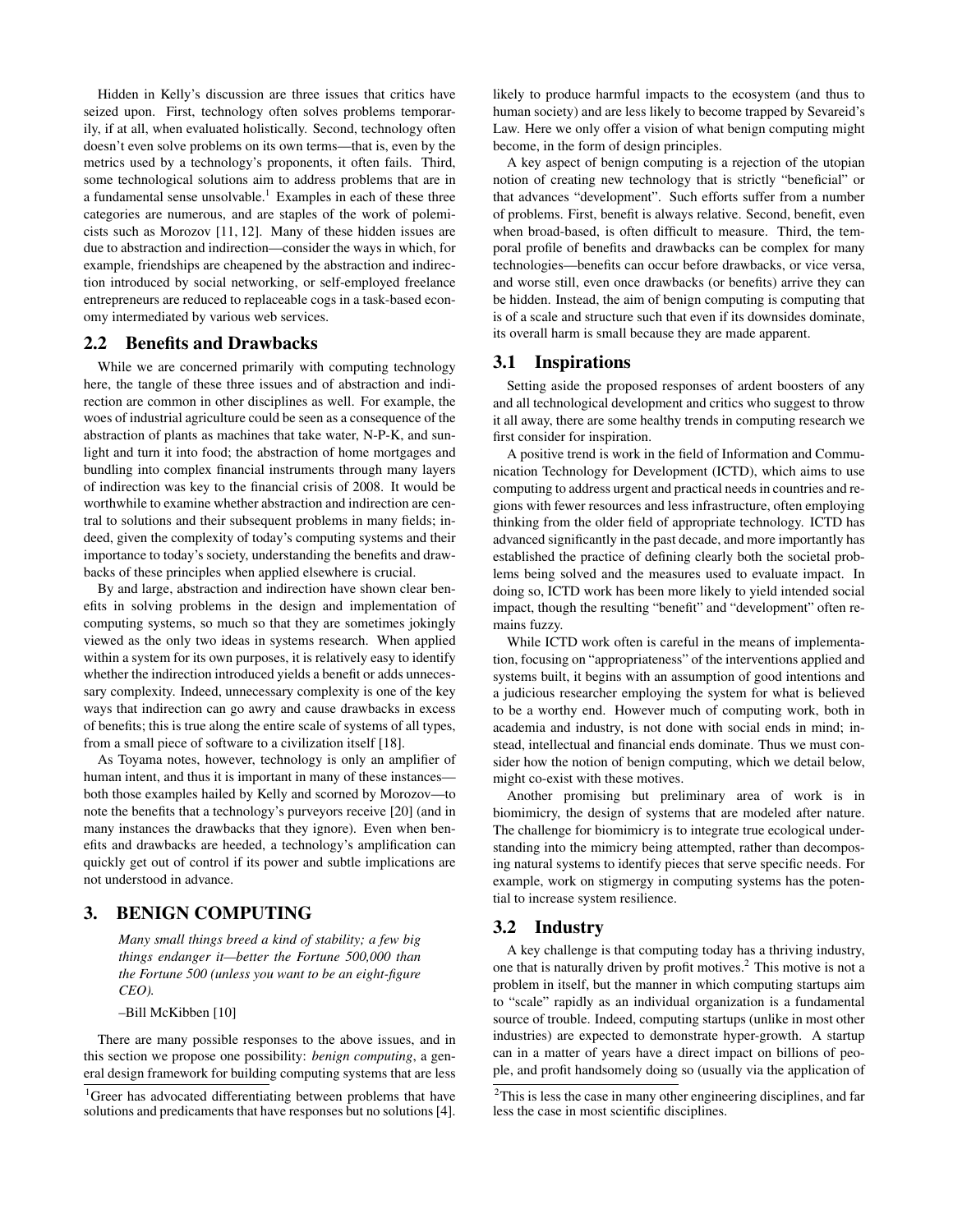abstraction and indirection). The amplifying power of technology today is at such a level that the power needs to be used wisely, and there appears to be little understanding of the downside risks to society that such power creates.

Ironically, this structure is at odds with a principle at the core of modern distributed systems: horizontal scalability [1,14]. Horizontal scalability—"scale out"—is an approach in which a system is made faster and/or more resilient by adding more small units (e.g., individual computing nodes in a system) and is broadly favored today over vertical scalability—"scale up"—in which the power of a single machine is increased. However, when systems have been scaled horizontally, they are then cloaked in an abstraction that presents them as a single unified (large) system.

#### 3.3 Principles

We contend that a different paradigm of computing research and practice is possible, which we term *benign computing*. The core aim of this paradigm is to make a technology's benefits and drawbacks more apparent to its designers, researchers, and implementers, enabling a proper evaluation that might otherwise prove difficult or inconvenient. In doing so, the aim is to help anticipate drawbacks of a technology and to help preserve its potential benefits, and to ensure that those benefits are more broad-based (i.e., that they are reflective of more than one perspective of "benefit").

Here we describe several design principles that we believe should be at the center of any work on benign computing. While only the test of time will show whether this is truly possible and whether these principles are the right ones, there is some evidence, both anecdotal and in other fields, that these principles lead to good results.

Scale-out. As we noted above, horizontal scalability—scale-out is already a common principle in distributed systems work, but this is seldom then applied to the macro systems that they are supporting. There has been work on so-called *federated* systems, which are of the flavor we advocate here—systems where the scaling out is done by autonomous parties (i.e., under diverse administrative control) and the system as a whole is a federation of these parties' systems. An advantage of scale-out in traditional settings is that the failure of a few does not threaten the functioning of the whole, and that to increase scale the whole system need not be reengineered. Beyond those settings, scale-out has the advantage that a coalition of parties can decide to create an independent offering. Indeed the systems built upon many of the early Internet protocols (e.g., SMTP, NNTP) had this structure, though they have lost it over the years.<sup>3</sup>

Fails well. Natural systems are complex; the weave of interdependencies in the global ecosystem is far beyond our understanding today. Yet this complexity does not yield vulnerability of the sort exhibited by complex human-made systems. A primary reason is that complex human-made systems have only apparent complexity they seem complex, but have far fewer stabilizing backup systems to ensure resilience, often because resilience requires sacrificing system efficiency and leads to higher short-term costs. Natural systems, on the other hand, have inherent complexity; while not efficient in the way of many human technologies, they have significant resilience to failure. Thus the evaluation of computing systems should look beyond apparent complexity; that is, nature should be mimicked in the ways it handles failure, not just in the ways it succeeds in normal operation.<sup>4</sup>

Open design. While open source software and hardware is important, open designs are far more important. Open designs enable the creation of a diversity of implementations, written by different authors with different motivations but a common goal. This common goal can be codified in the form of an RFC or similar design document. In a scale-out system it is important that each independent party can build upon a base design to create new, differentiated offerings.

Self similar/fractal. Systems should be scale-out, open in design, and fail well at every level of their structure. While many of today's large-scale distributed systems have these properties at some level of their operation, few exhibit them at all levels. This fractal structure ensures that decoupling can occur at the level most appropriate for it to occur.<sup>5</sup>

# 4. CONCLUSIONS

The principles we offer above are not in themselves new or deep. Our only aim is to identify those approaches that can lead to a minimization of social harm should a system be recognized to be primarily harmful. Ultimately these principles aim to limit structural power—say, of the sort that large companies like Apple, Google, Amazon, Microsoft, and Facebook wield today—by creating computing systems that have a far greater underlying diversity, as in nature. Crucially, systems that have greater underlying structural diversity—and diffusion of power and control—can be more responsive to the needs of the local human and natural community. As McKibben suggests, there is a resilience—not just resilience to failure, but to unforeseen societal harms—that comes from a diversity of smaller parties providing a service instead of a smaller number of big players. While adopting these principles in commercial settings will be difficult, as they are likely to conflict with profit motives, computer science researchers are not similarly constrained. Indeed these principles appear to be better aligned with the role of research in society, as they enable a greater diversity and debate of ideas and approaches. Whether they can be adopted and supplant industry-driven "normal science" as it is practiced today in computer science remains to be seen [7].

<sup>3</sup>Consider the structure of Facebook vs. Craigslist: Facebook is monolithic—while it uses scale-out in its datacenters, the service offering as a whole is scale-up. Craigslist, on the other hand, is scale-out in many ways, as the sites for each community could (in theory) be spun off and run independently and diverge in its offerings. For a service like Craigslist to fully become scale-out in the manner we propose here, the service as a whole would be a federation of autonomous, regional Craigslists that are loosely tied by APIs, protocols, and links.

<sup>4</sup>To be more concrete, consider the Internet's routing system. While it is designed to be resilient to failure, its resilience is only in one dimension—alternative paths on the data plane—and not in control plane systems (e.g., backup alternatives for BGP), management systems (e.g., the administrative control of large ASes), and physical systems (e.g., IXPs, long-distance fiber bundles, etc.).

<sup>&</sup>lt;sup>5</sup>For example, A federated alternative to Facebook might require divergence/decoupling at the level of datacenter structure in one region where electric power availability is intermittent, while in another might require it at the level of inter-region connections where different privacy standards require different data retention behavior for transient data. If the system were not fractal, some of these decouplings would not be possible.